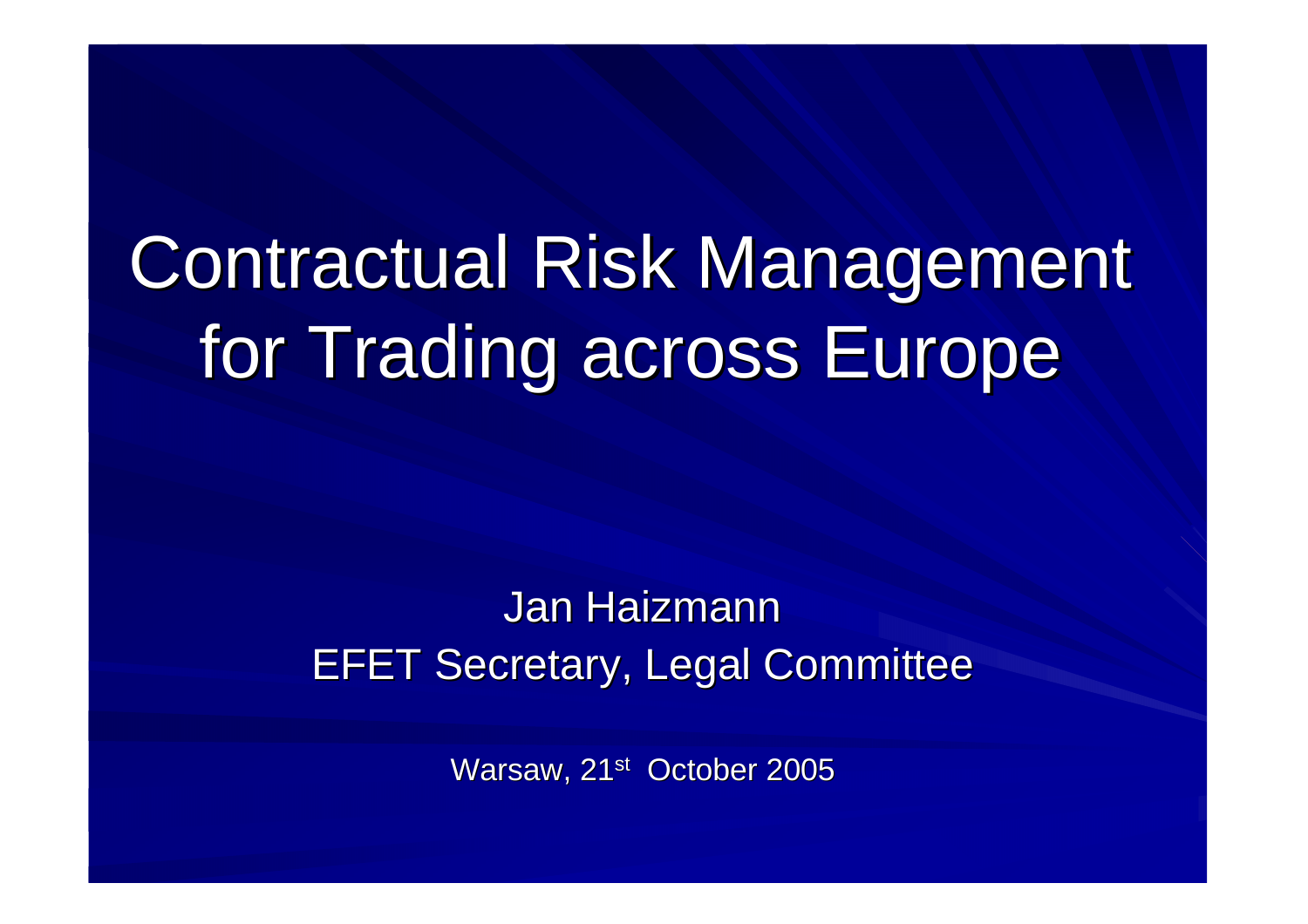# Why having a Standard Contract?

■ Can be used in multiple markets **Many companies familiar with contract** Strong set of credit clauses **EFET CPMA can deliver net amounts** across several commodities**EFET is backed by many country legal** opinions including one for PolandEFET allows for trading via long-confirms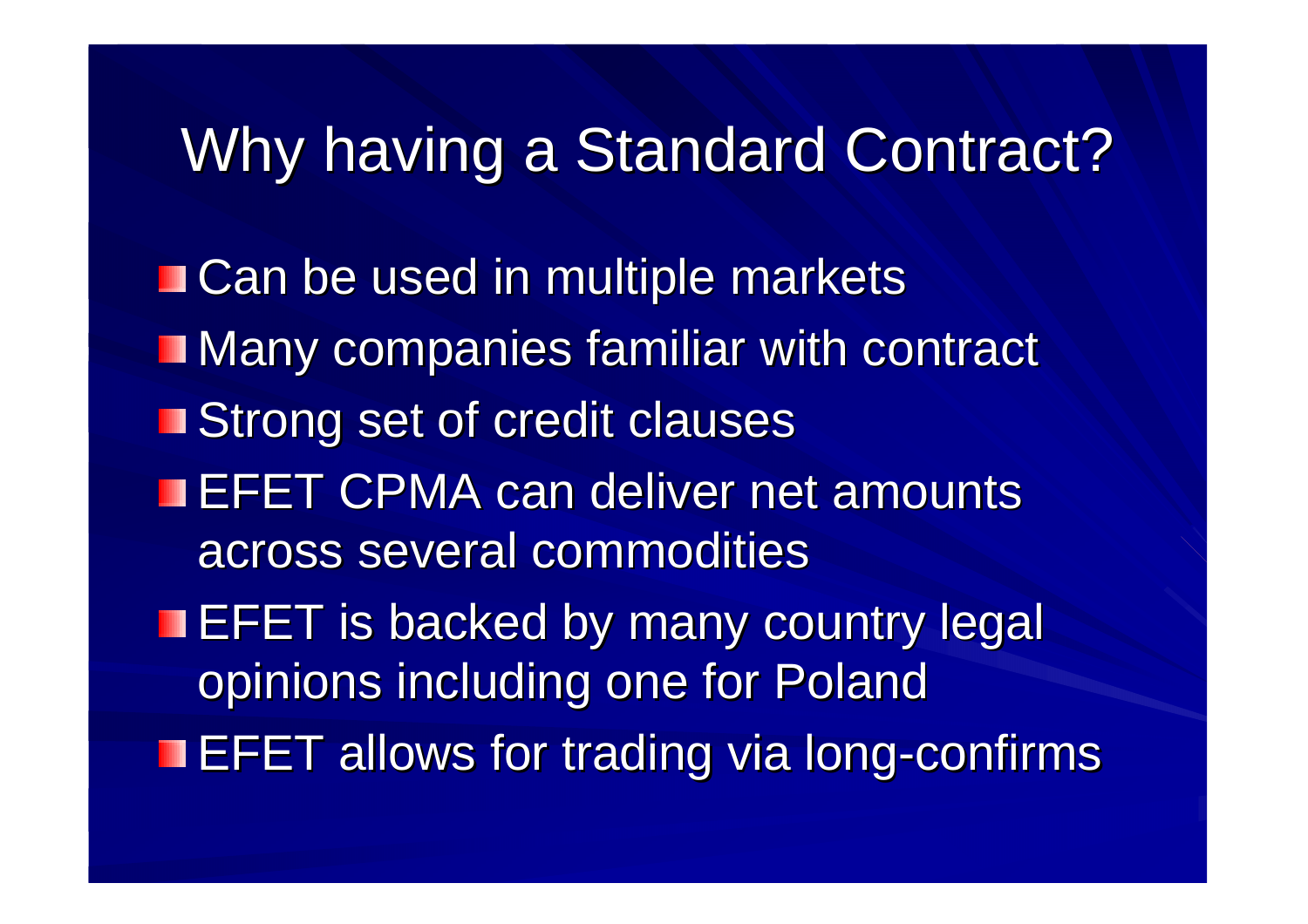# Practical Advantages

■ Generally accepted Market Standard in Europe. Reliability has been tested.**Easy to negotiate, negotiation of the** General Agreement once and for all.Easy to customise through "tick-off list" in the Election Sheet**Ninimize legal basis risk by use of** identical clauses with all counterparties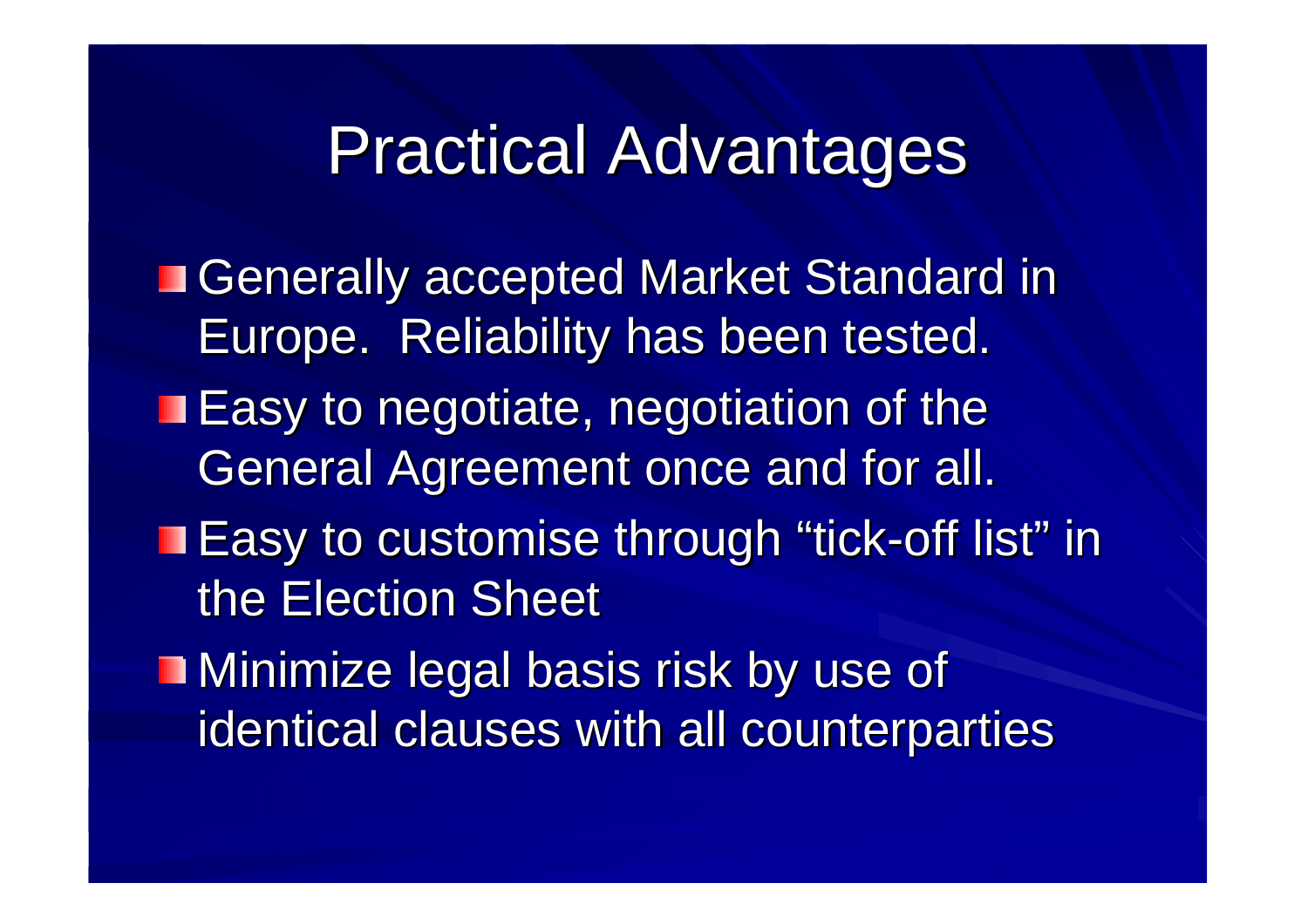# Why having a Polish EFET Master?

**Trading counterparties will come from** European countries with EFET familiarity**Polish market has particular** circumstancesAvoid confusion with "false" EFET's**I** Minimize risks due to approved translation **Legal conditions require some tweaking of** contractual obligations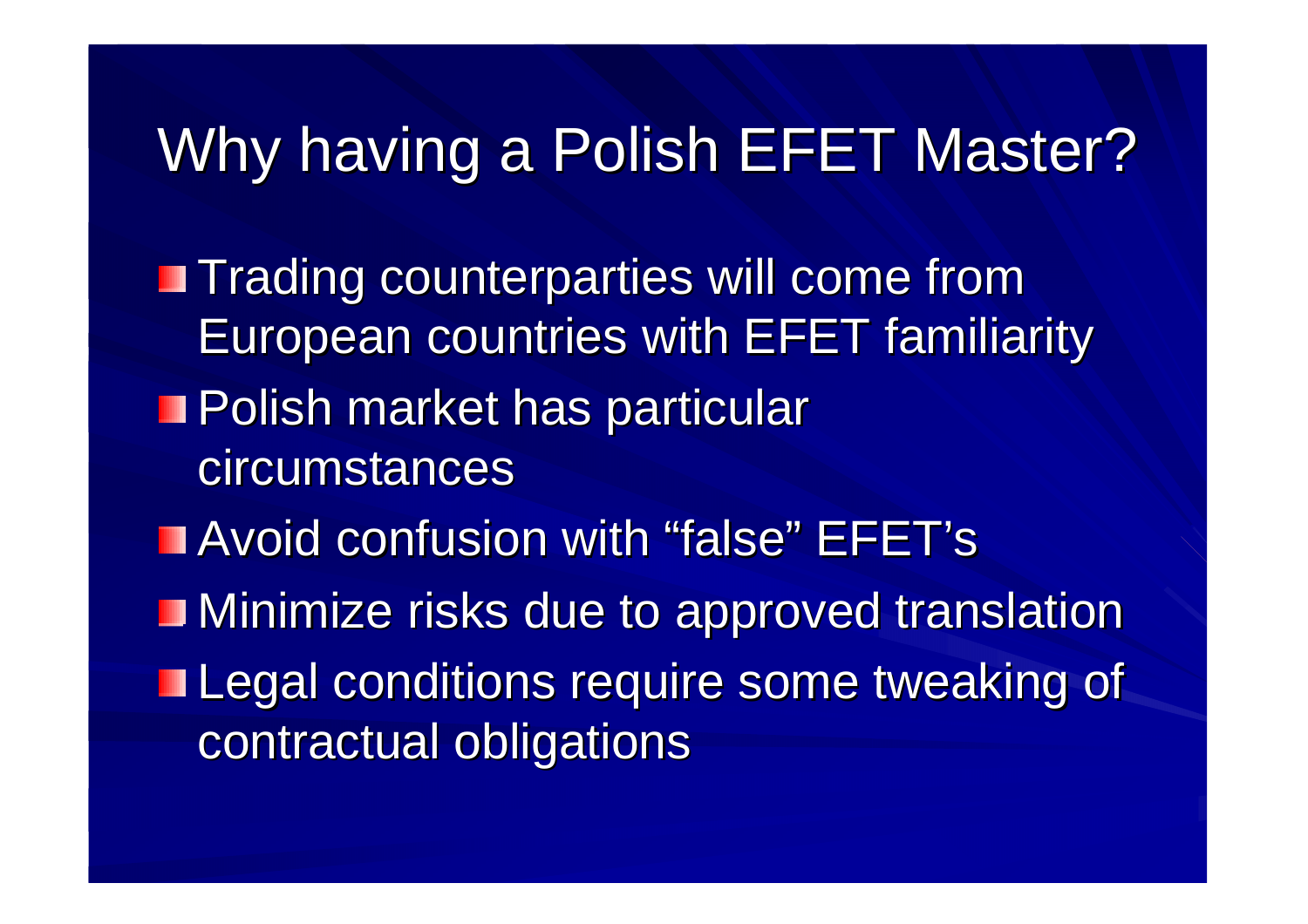# What has been agreed (1)?

**EFET and TOE market the EFET Power** Master Agreement together**Example Changes to the Power Master are limited** to what is required under Polish law

 Contract is in dual-language with English prevailing for all interpretation issues■ Contract allows for Polish law as option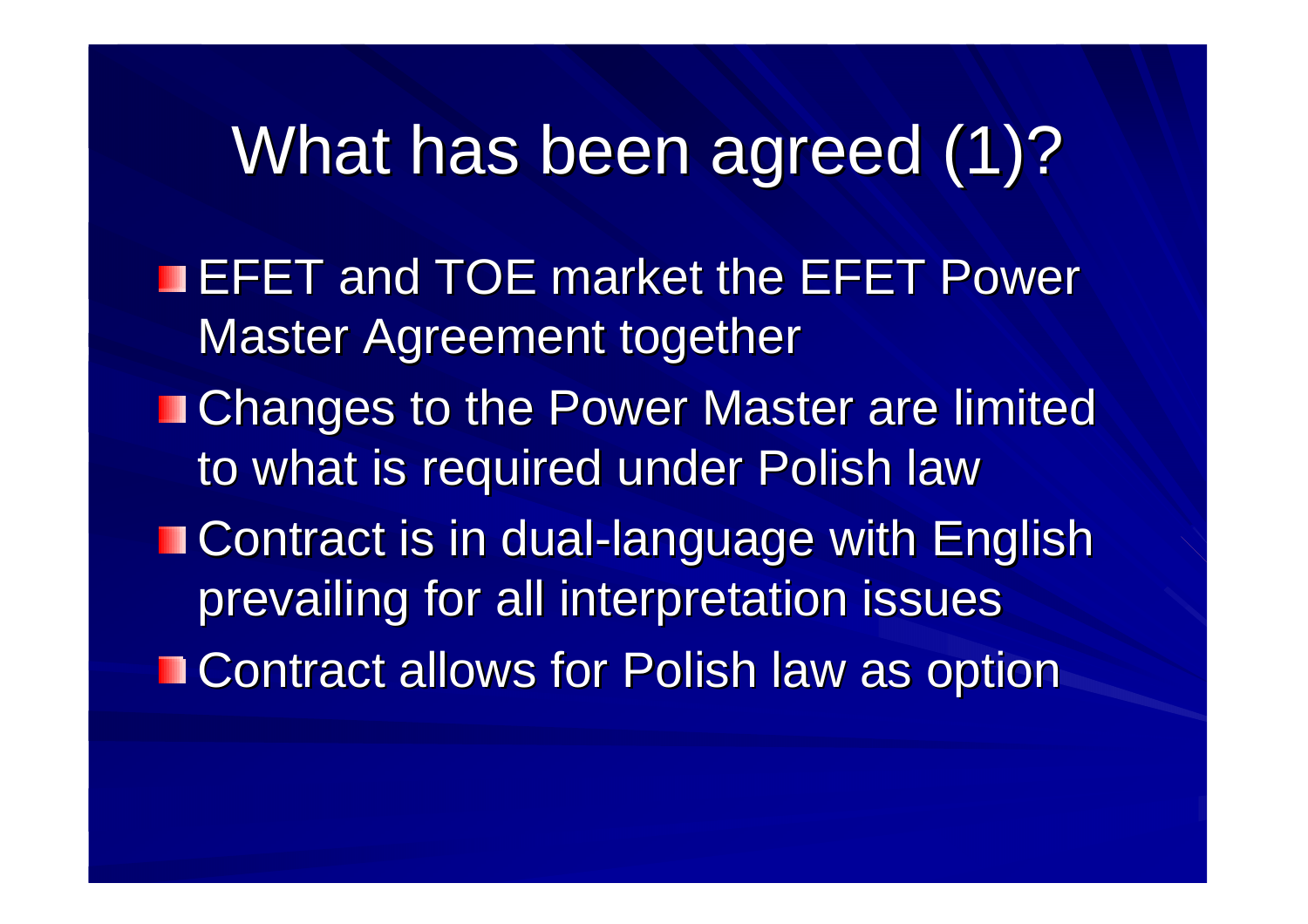# What has been agreed (2)?

**THE TOE to use the EFET Logo No material change to the Power Master** AgreementTOE to make non-binding recommendations to TOE members on how to customize the Master Agreement**EFET to procure Legal Opinion on Poland** ■ Rafal Hadjuk appointed revising lawyer (CMS Mckenna) and advisor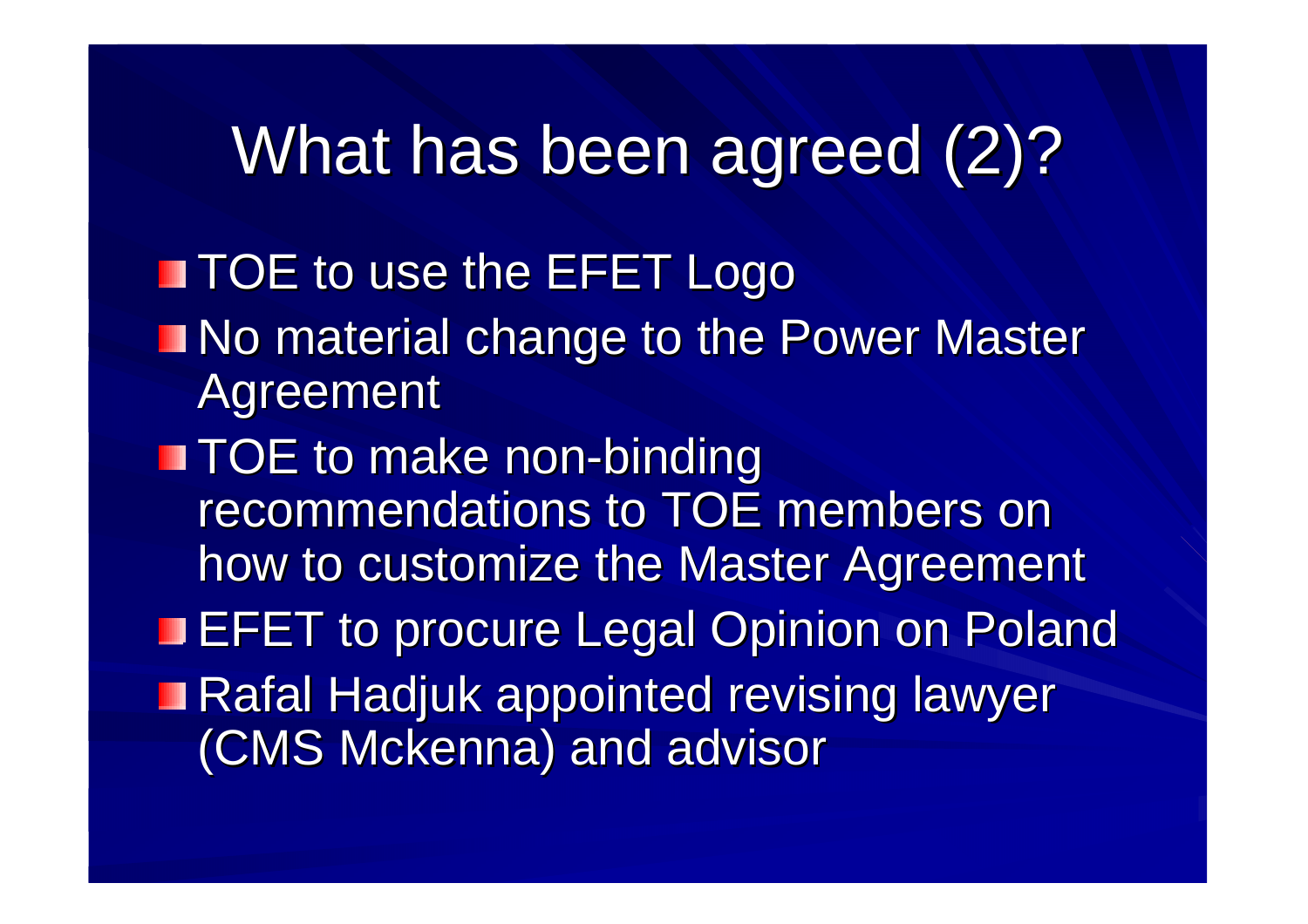# EFET Power Master Agreement

- **The EFET General Agreement Concerning the Delivery** and Acceptance of Electricity (version 2.1) was<br>published on 20<sup>th</sup> December 2000.
	- Developed in record time for an industry document
	- Freely available on <u>www.efet.org</u>.
- Has become the industry standard for continental European Power Trading.
- The "official" form agreement is in the English language.
	- –"unofficial" translations into other languages.
	- **The company's company's company's company's company's company's company's company's company's company's company's** EFET-approved German translation is also available.
	- FFF  $-$  EFET-approved dual-language contract for Poland.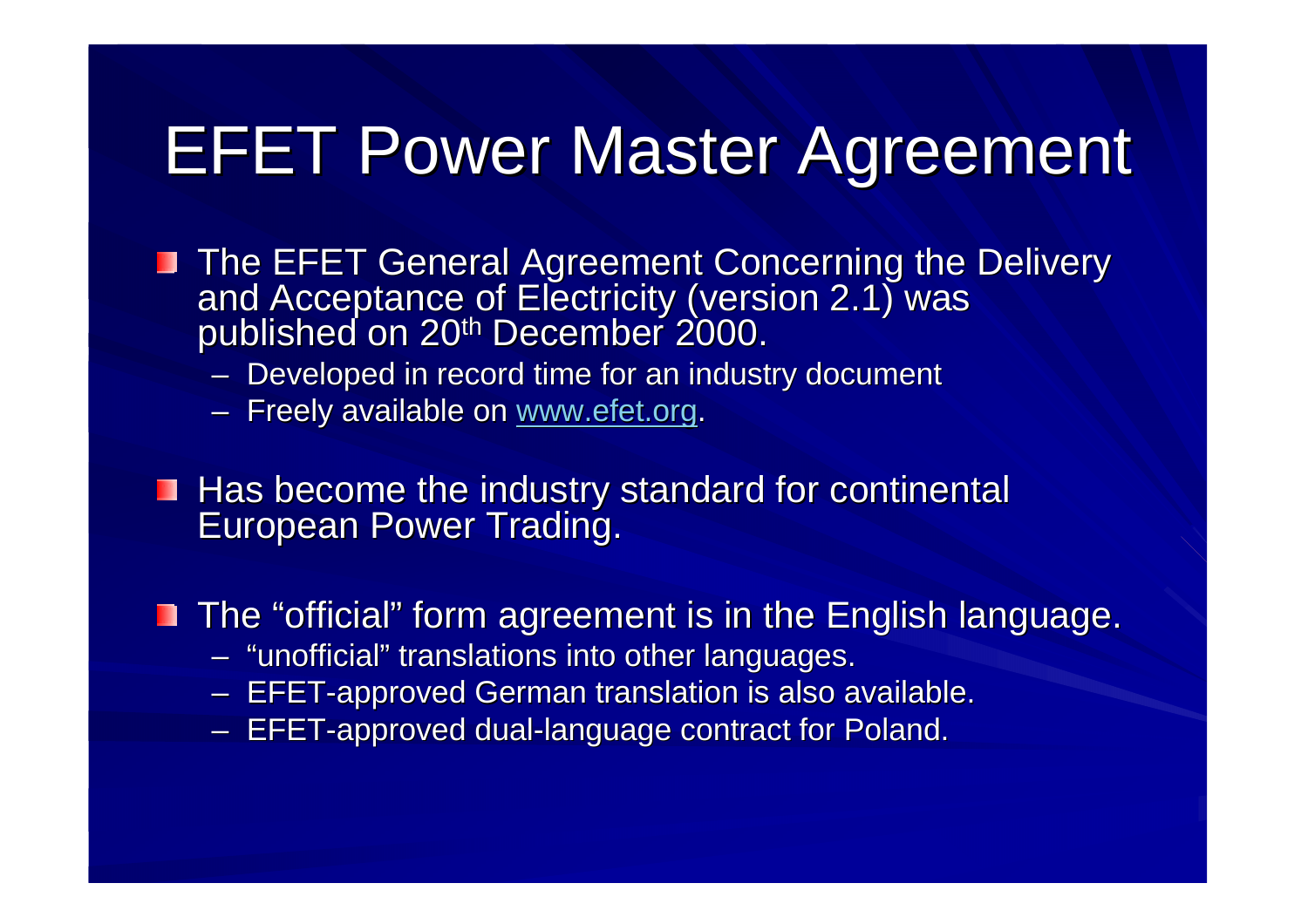# EFET Power Master Agreement

- The EFET Power Master features a strong emphasis ш on Cross-Border issues unique to the European energy markets:
	- Multi -jurisdictional "Close-out Netting"- netting in multiple jurisdictions have been prepared by local - legal opinions on counsel on behalf of subscribing EFET members.
	- VAT and other Tax issues -- task force coordinated with various local VAT authorities to clarify VAT treatment of physical energy sales.
	- Master Netting Agreement<br>Cemmedities Sebedule -- as amended by the EFET Commodities Schedule.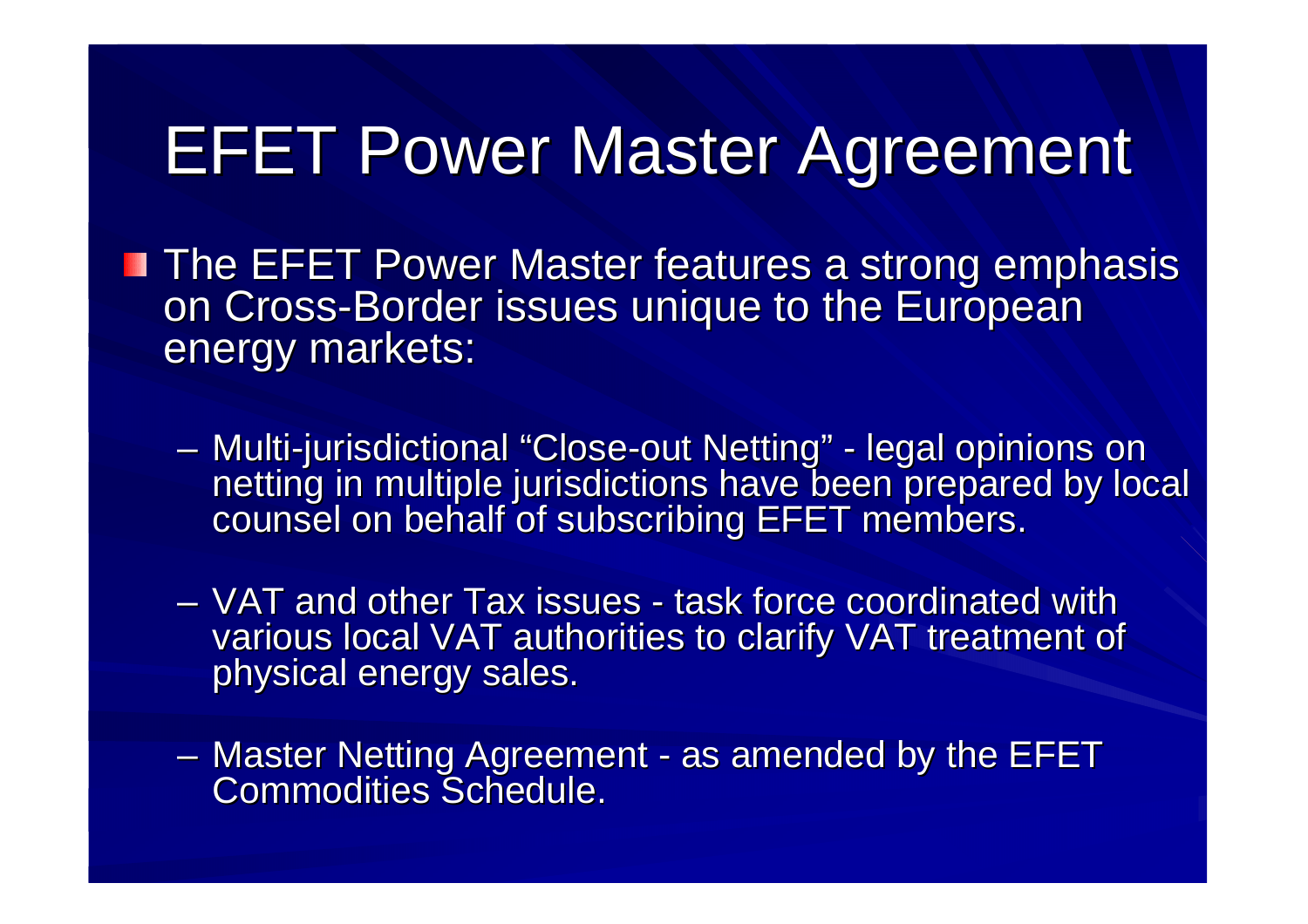# EFET Power Master Agreement

Four components make up the EFET Power Master:

#### General Agreement:  $\blacksquare$

– Standard terms and conditions outlining the sale and purchase of power.

#### The Election Sheet $\blacksquare$

– Enables the parties to customise certain provisions of the General Agreement

#### Annexesш

- Defined terms.
- Confirmation of individual Contracts/transactions.
- Credit Support Annex (separate EFET document).

#### **Appendices**

– Allowances Appendix (new version 2.0 of July 2005).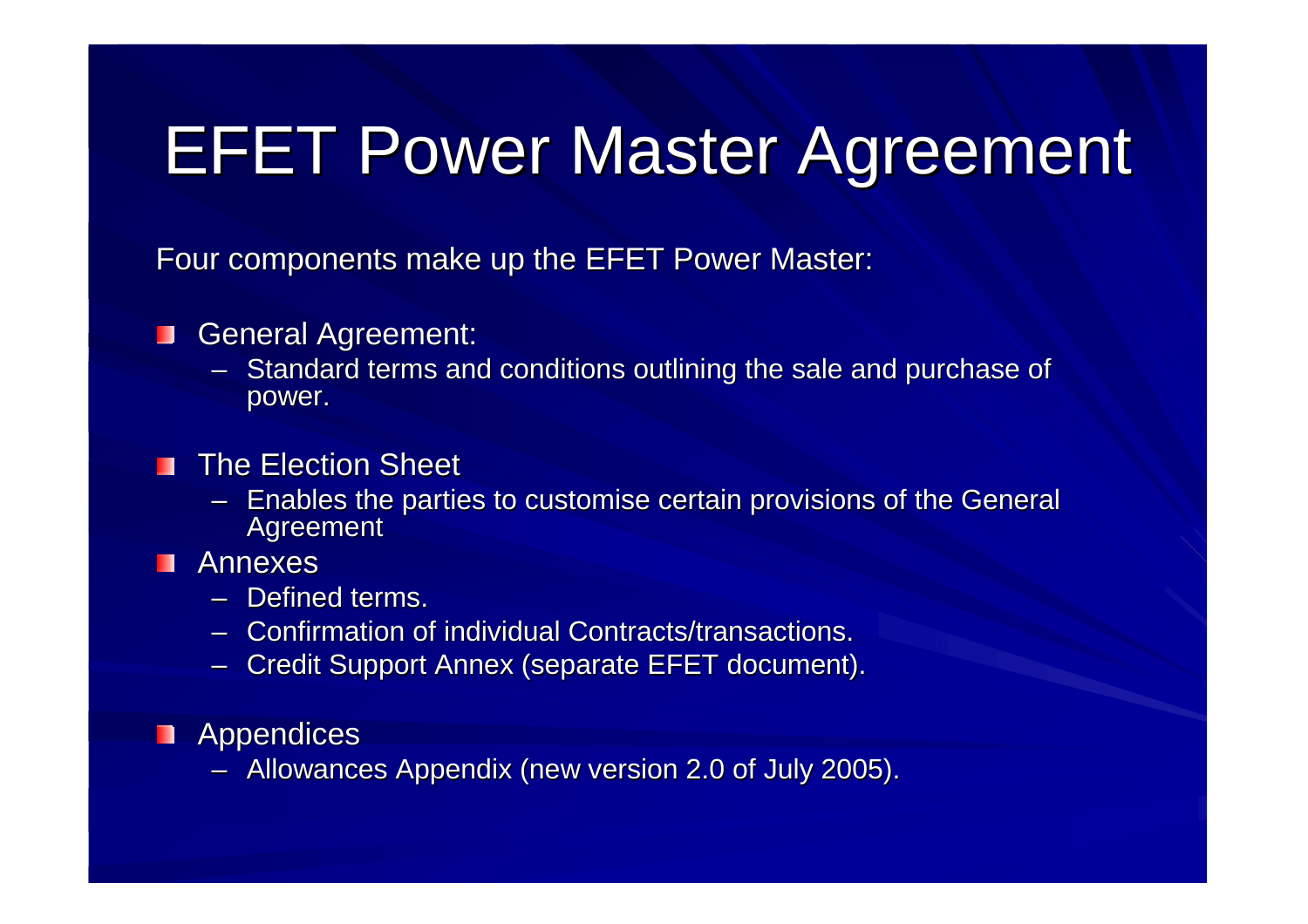# What is covered by the EFET?

■ Standard Form Trading Contract for Power and Gas, (with Appendix for CO2 Allowances).

■ Designed to support physical trading (physical delivery as intended means of settlement).

**NOT** for Swaps, Financially Settling Options or similar<br>financial derivatives financial derivatives.

For Use in Bulk Wholesale Trading, **BUT NOT** for Retail, Highly Structured or Long Term Supply Transactions.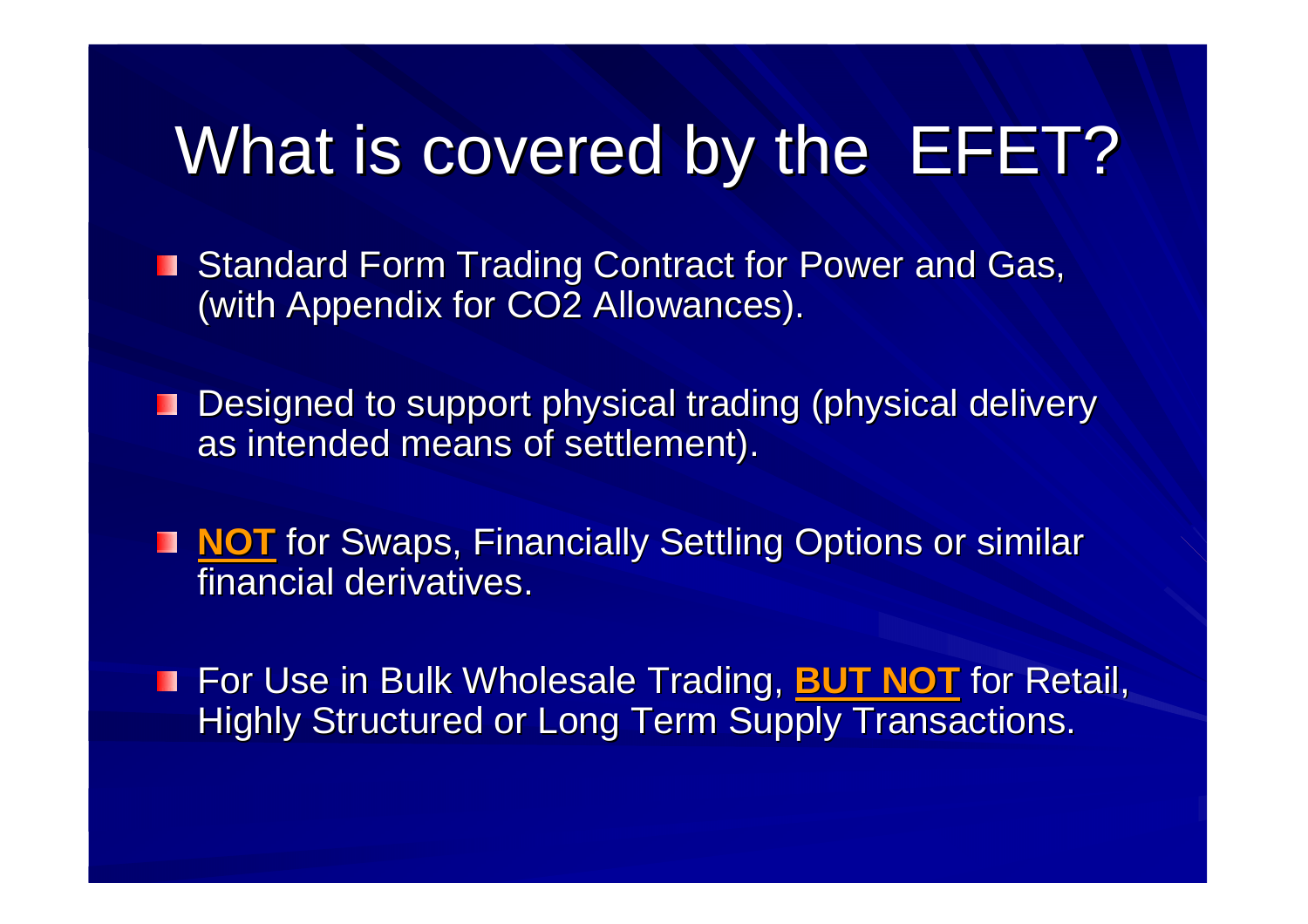# Scope of the Power Master

Partial review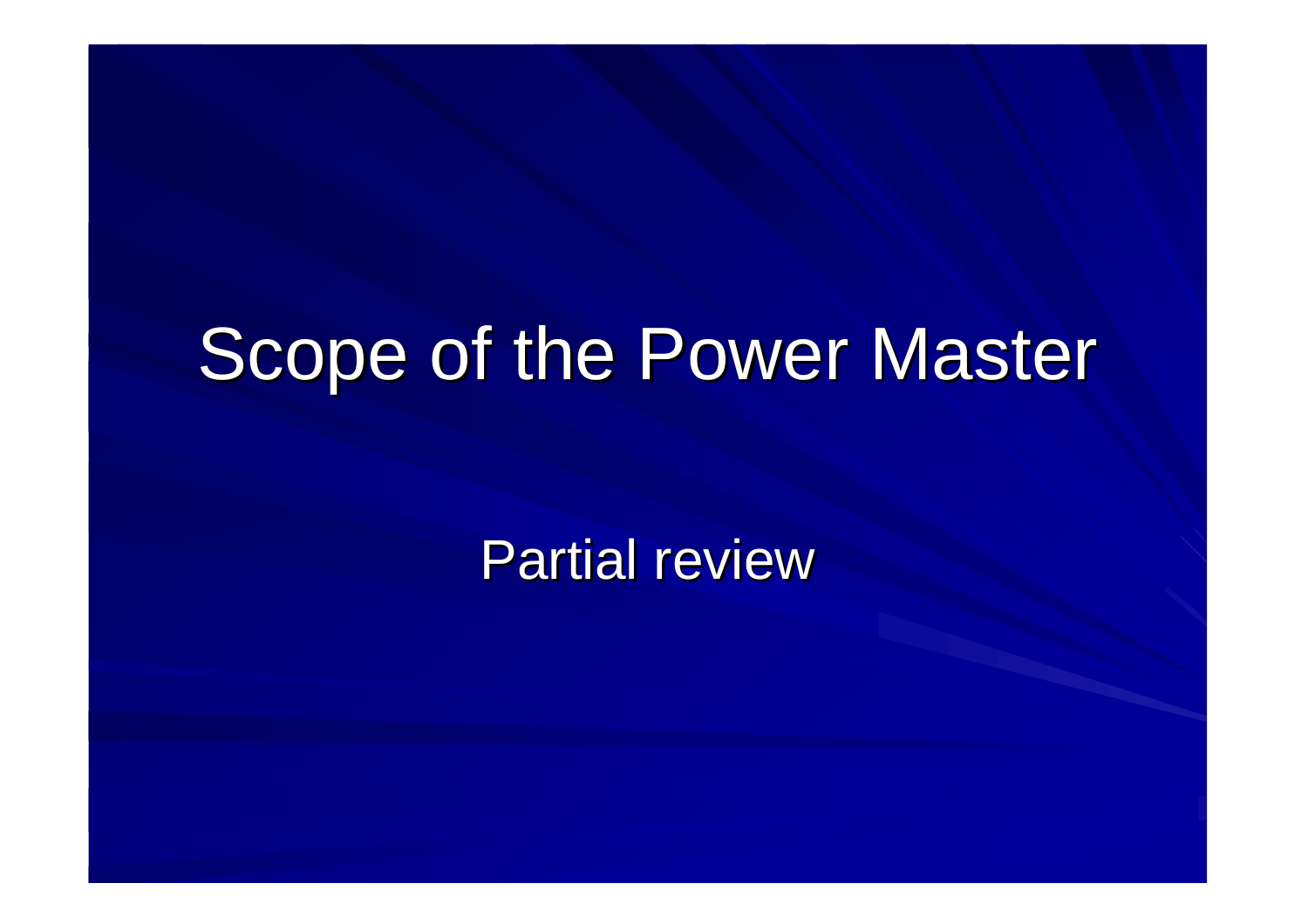# Section 1: Subject of Agreement

General Agreement "governs all transactions".

- –"All" transactions, unless otherwise provided.
- – $-$  Negotiated just once.
- – $-$  Easy to document and administer transactions.

Each transaction defined as an "individual contract".

**Individual Contracts and the General Agreement form a** "single agreement".

Election: whether or not to bring pre-existing contracts under the Master Agreement umbrella.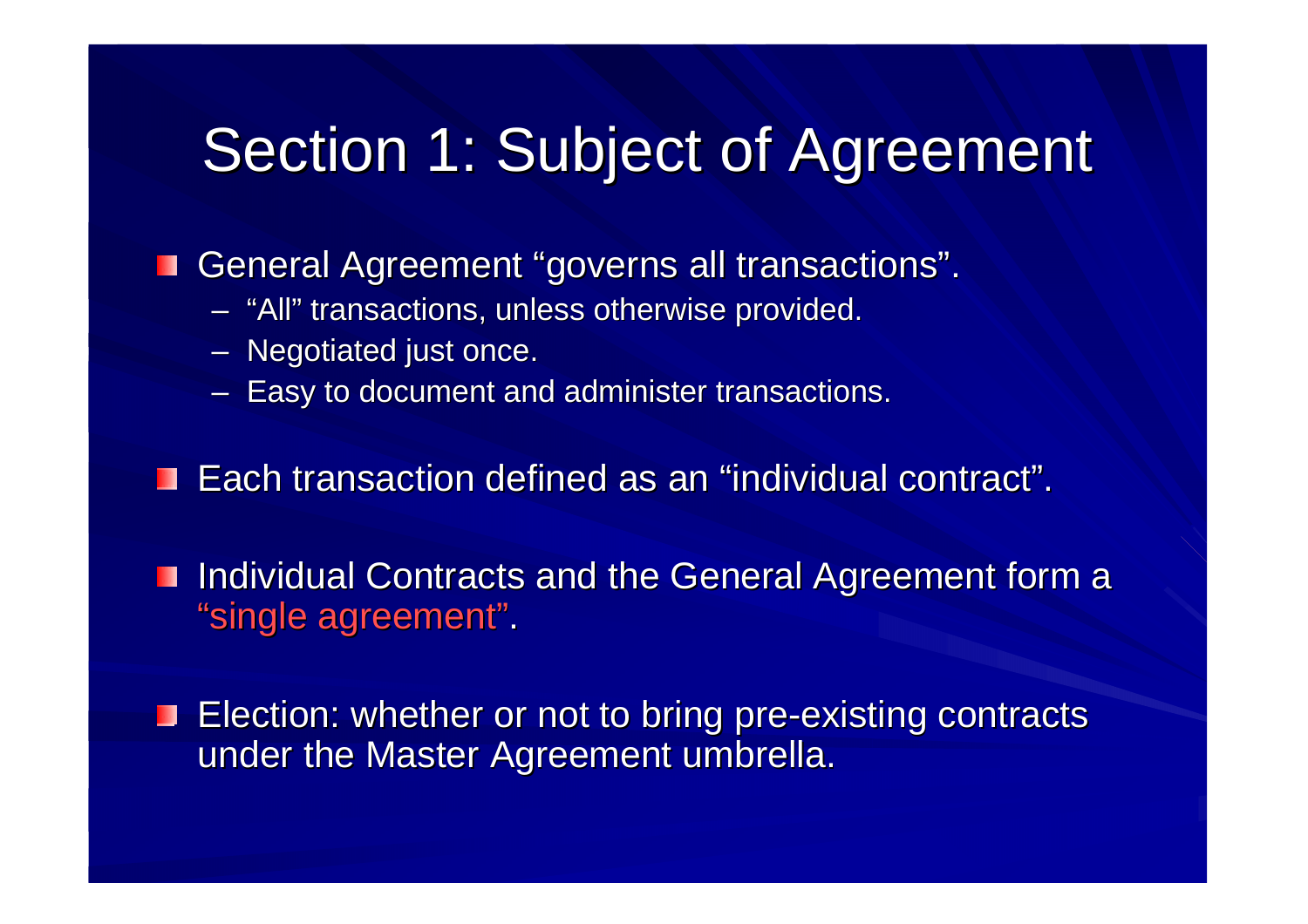# Section 3: Concluding and Confirming Individual Contracts

### Concluding (Section 3.1)

- –"May be concluded <u>in any form</u> of communication".<br>"Lesselly binding and enforceable from the time."
- –"Legally binding and enforceable <u>from the time</u> … ... concluded".<br>...

### ■ Confirming (Section 3.2)

- "<u>Both</u> parties <u>shall be free</u> to confirm"
- Written confirmation not a requirem - <u>Written</u> confirmation not a requirement for a legally valid Individual Contract.
- – $-$  In case of Polish law confirmation in writing may be required.

#### **Authorised Persons (Section 3.4)**

–Who can bind each party to Individual Contracts?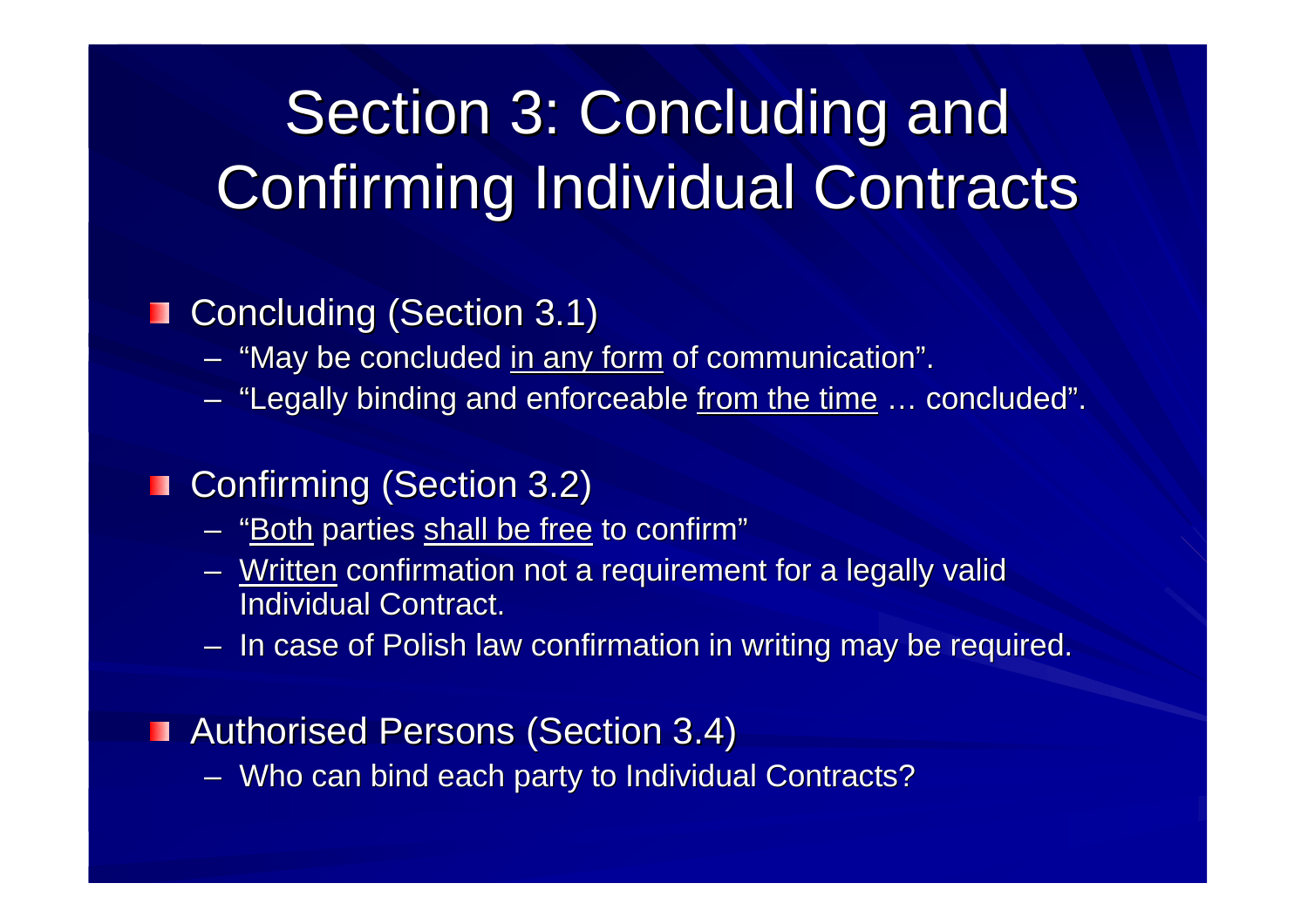### Section 4: Primary Obligation for Delivery and Acceptance of Electricity

Definition of "Schedule" (Section 4.2)

- en al control de la control de "those actions necessary for a party to effect its respective delivery on acceptance obligations".
- en al control de la control de  $-$  The parties must do whatever it takes.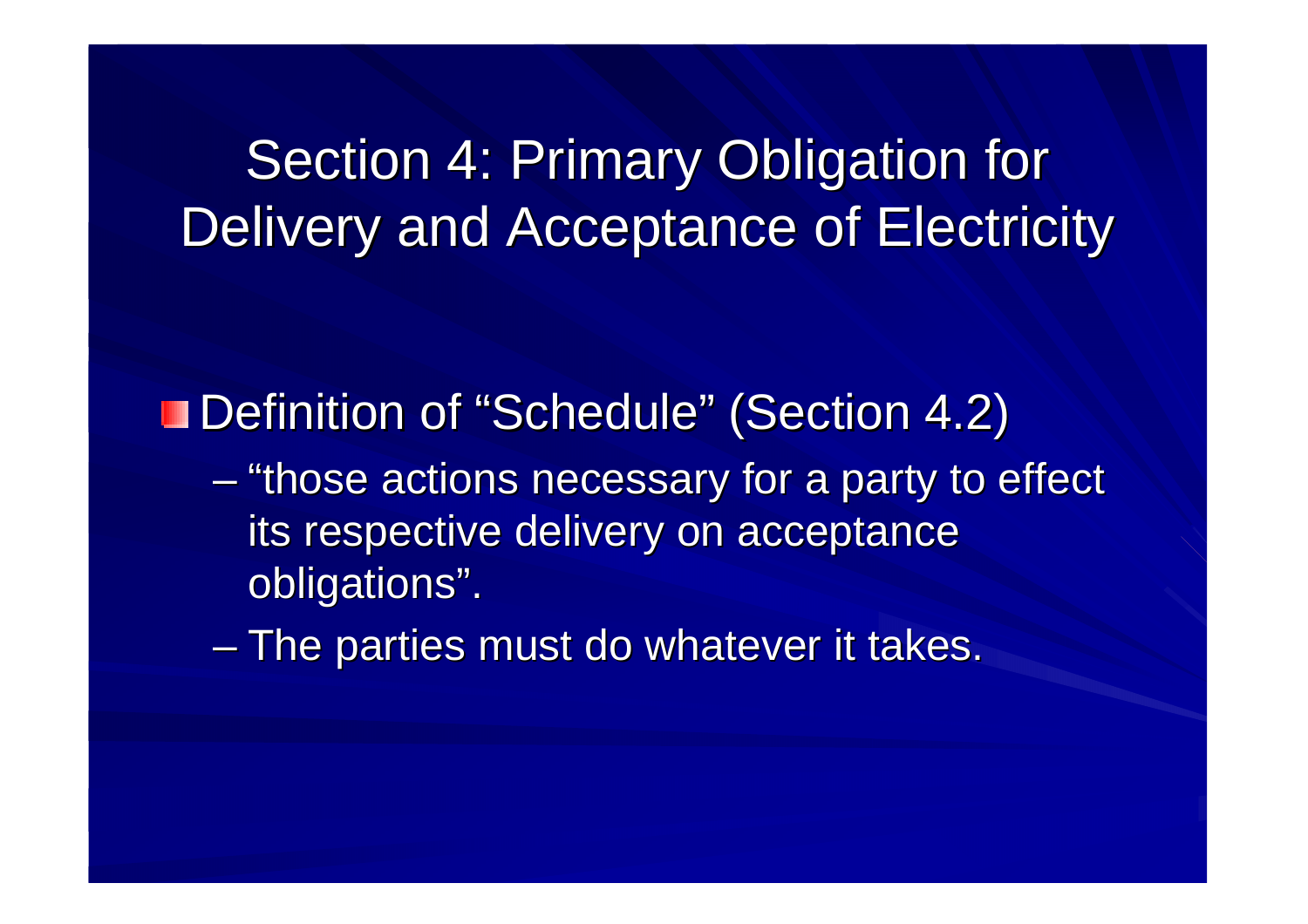### Section 7: Non-Performance due to "Force Majeure"

### "Force Majeure" (Section 7.1)

- $\mathcal{L}_{\mathcal{A}}$ - "occurrence beyond the reasonable control of a Party …… which it could not reasonably have avoided or<br>overcome and which makes it **imnossible** to overcome … and which makes it **impossible** to perform".
- $-$  Can be partial or total (Section 7.2).
- Performance obligations released <u>during</u> "Force Majeure" events (Section 7.2).
- Claiming Party has duty to mitigate effects of "Force Majeure".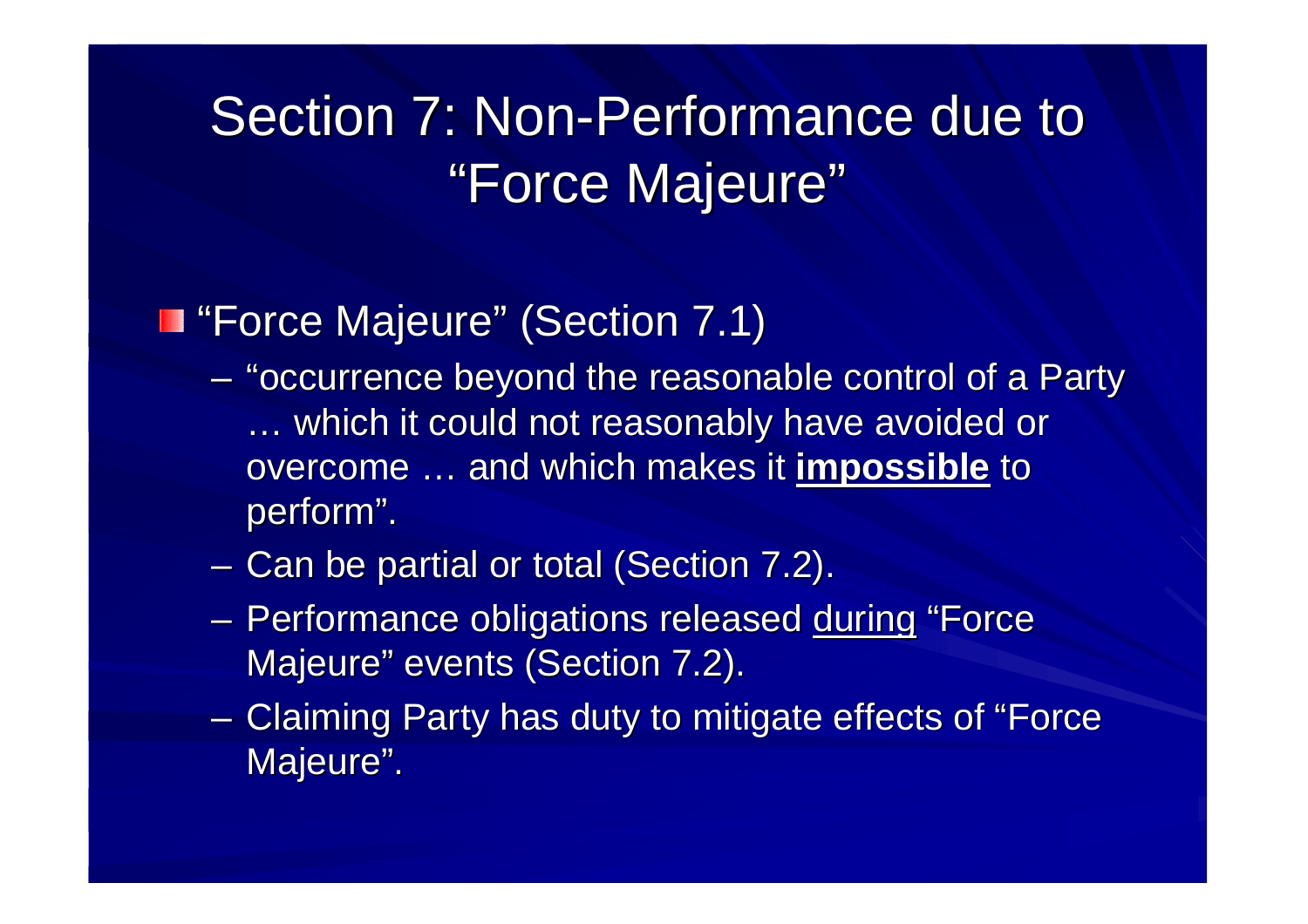### Section 8: Remedies for Failure to Deliver and Accept

**"Cover costs"** plus any "incremental transportation costs and penalties and other <u>reasonable</u> and <u>verifiable</u> costs or expenses.

■ Cover costs sometimes referred to in industry as "liquidated damages".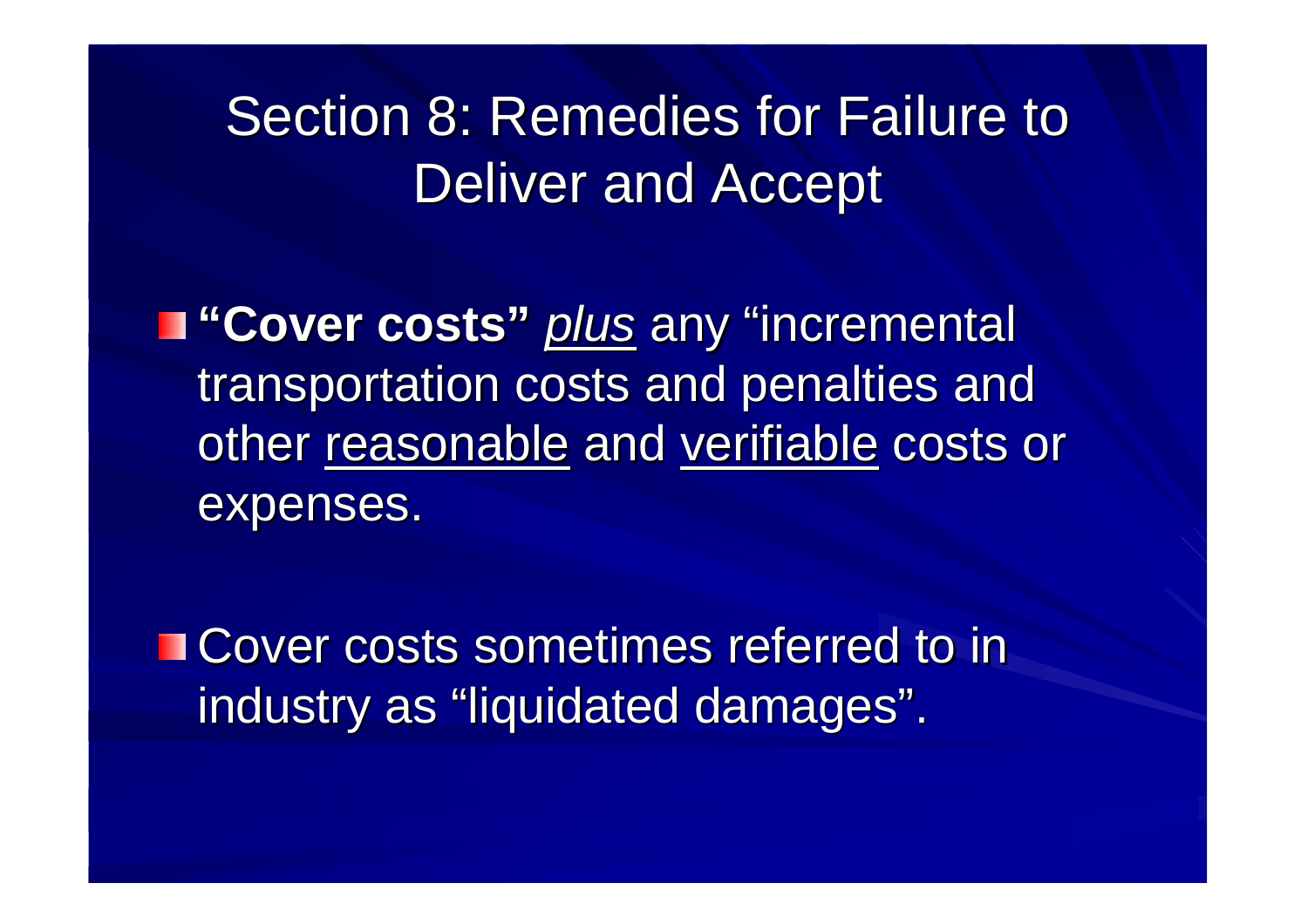### Section 16: Guarantees and other Initial Credit Support

**Initial Credit Support is as specified in** Election Sheet:

 $\mathcal{L}_{\mathcal{A}}$  , where  $\mathcal{L}_{\mathcal{A}}$  is the set of the set of the set of the set of the set of the set of the set of the set of the set of the set of the set of the set of the set of the set of the set of the set of the parent guarantee, bank guarantee, letter of credit, credit support agreement.

"Credit Support Provider" must be specified in Election Sheet.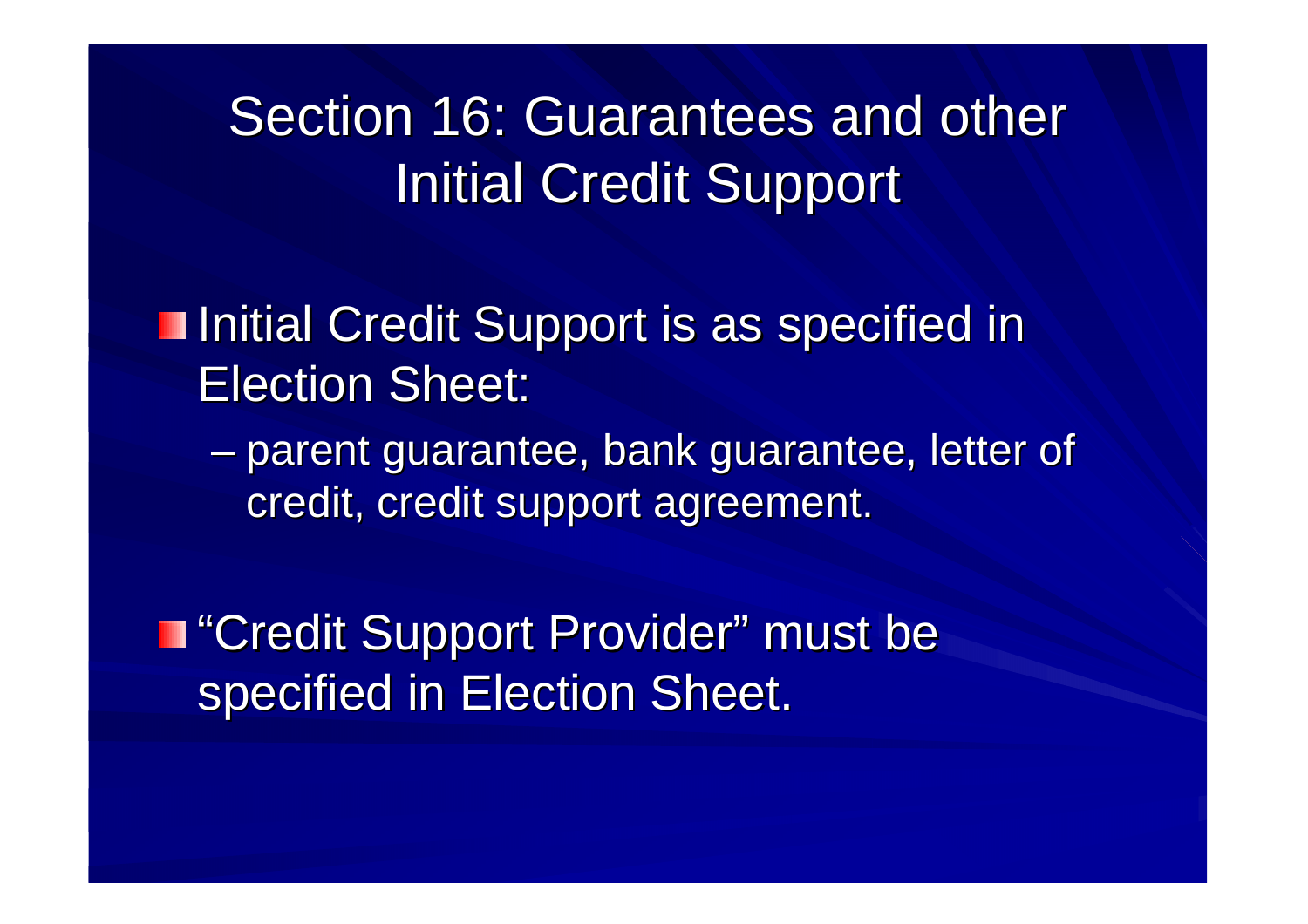# Section 17: Managing Credit Risk

### **Material Adverse Change (Section 17.2)**

- $-$  Numerous "triggers" to pick from.
- $-$  Numerous "thresholds", ratios, etc. to negotiate.
- $-$  Heavily negotiated area; EFET offers many options.
- Most common trigger = reduction of credit rating of Party or its Credit Support Provider below set level.
- – $-$  Problematic in Eastern Europe: Companies not rated.
- $\mathcal{L}_{\mathcal{A}}$  A more subjective "trigger" is a Party's "impaired ability to perform".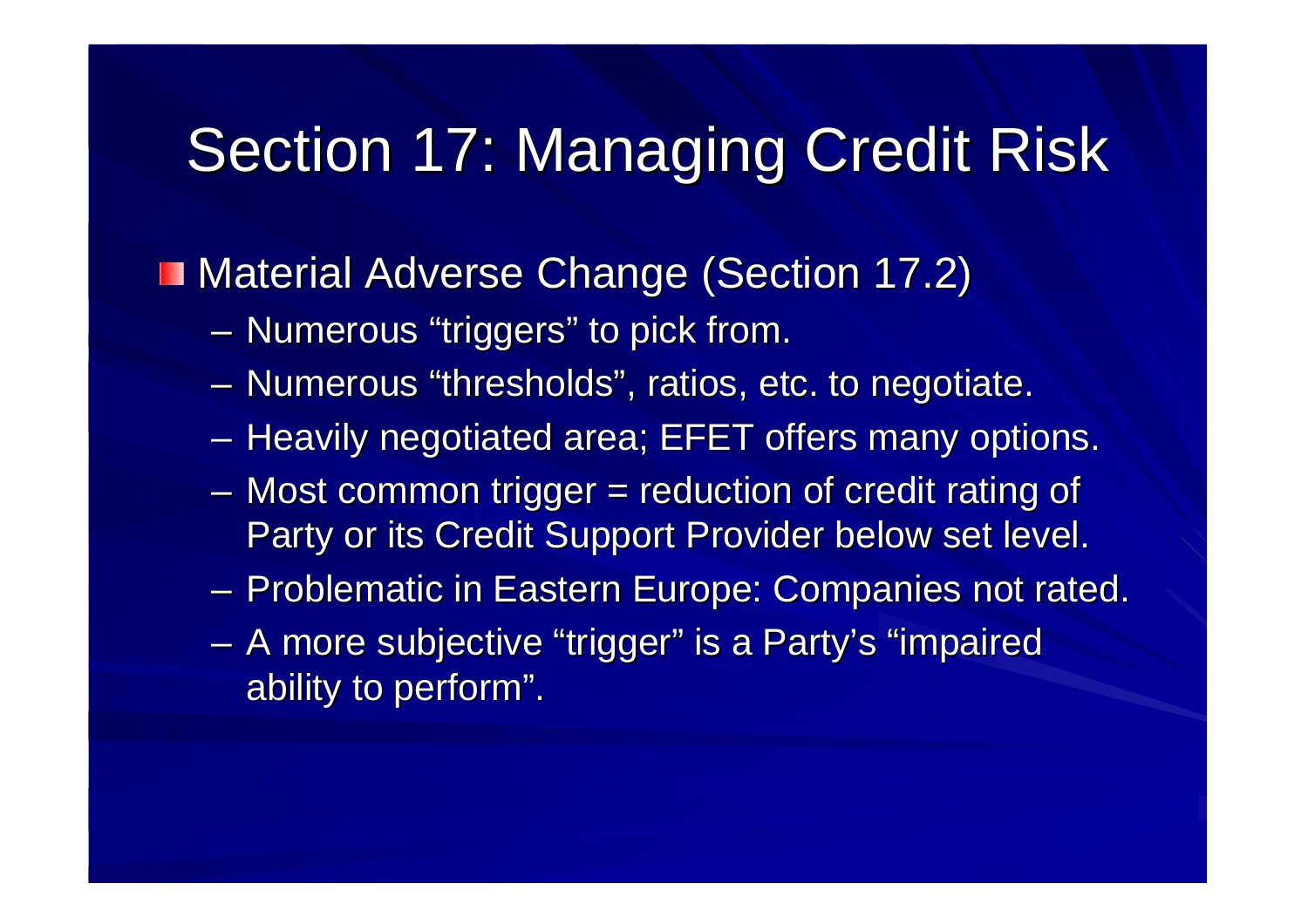Troubled Trading RelationshipsSection 9: Suspension of Delivery

### **Triggers:**

- $\mathcal{L}_{\mathcal{A}}$  , where  $\mathcal{L}_{\mathcal{A}}$  is the set of the set of the set of the set of the set of the set of the set of the set of the set of the set of the set of the set of the set of the set of the set of the set of the — Payment defaults.
- $\mathcal{L}_{\mathcal{A}}$  , where  $\mathcal{L}_{\mathcal{A}}$  is the set of the set of the set of the set of the set of the set of the set of the set of the set of the set of the set of the set of the set of the set of the set of the set of the – Failures to provide Performance Assurance or Credit Support.
- $\mathcal{L}_{\mathcal{A}}$  , where  $\mathcal{L}_{\mathcal{A}}$  is the set of the set of the set of the set of the set of the set of the set of the set of the set of the set of the set of the set of the set of the set of the set of the set of the  $-$  3 days notice and right to cure.
- $\mathcal{L}_{\mathcal{A}}$  , where  $\mathcal{L}_{\mathcal{A}}$  is the set of the set of the set of the set of the set of the set of the set of the set of the set of the set of the set of the set of the set of the set of the set of the set of the – Permits suspension of further deliveries by Non-Defaulting Party under ALL Individual Contracts where it is the seller.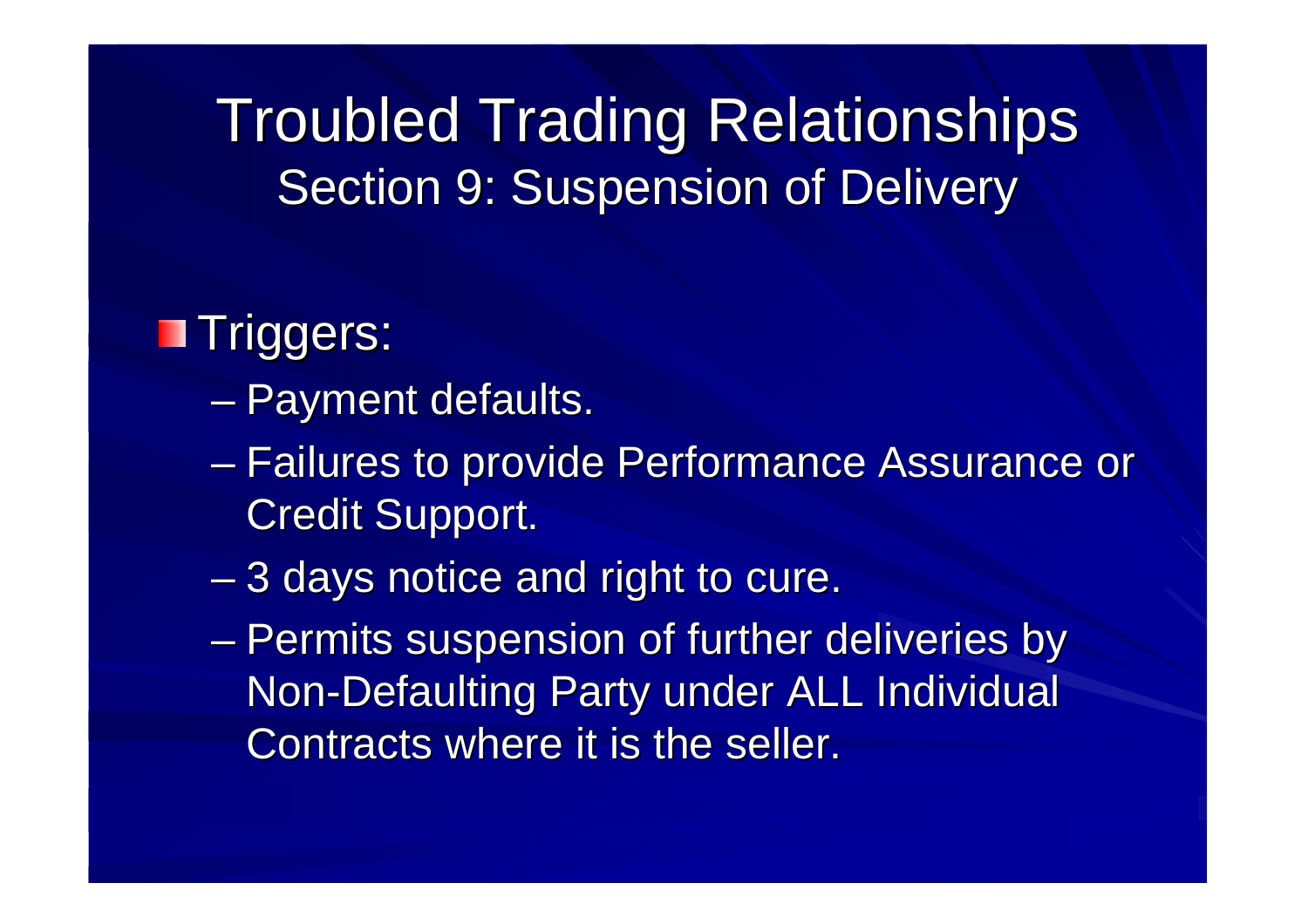### The Trading Relationship breaks downContractual Protections 1

- Notice – 10.3 [b]).– Designation of Early Termination Date (Section<br>יי
- All payment and performance obligations released, replaced by new obligation of one party to pay the Termination Amount to the other party (Section 10.3 [c]).
- Automatic Early Termination **Line Communication**  $-$  an optional clause (Section 10.4).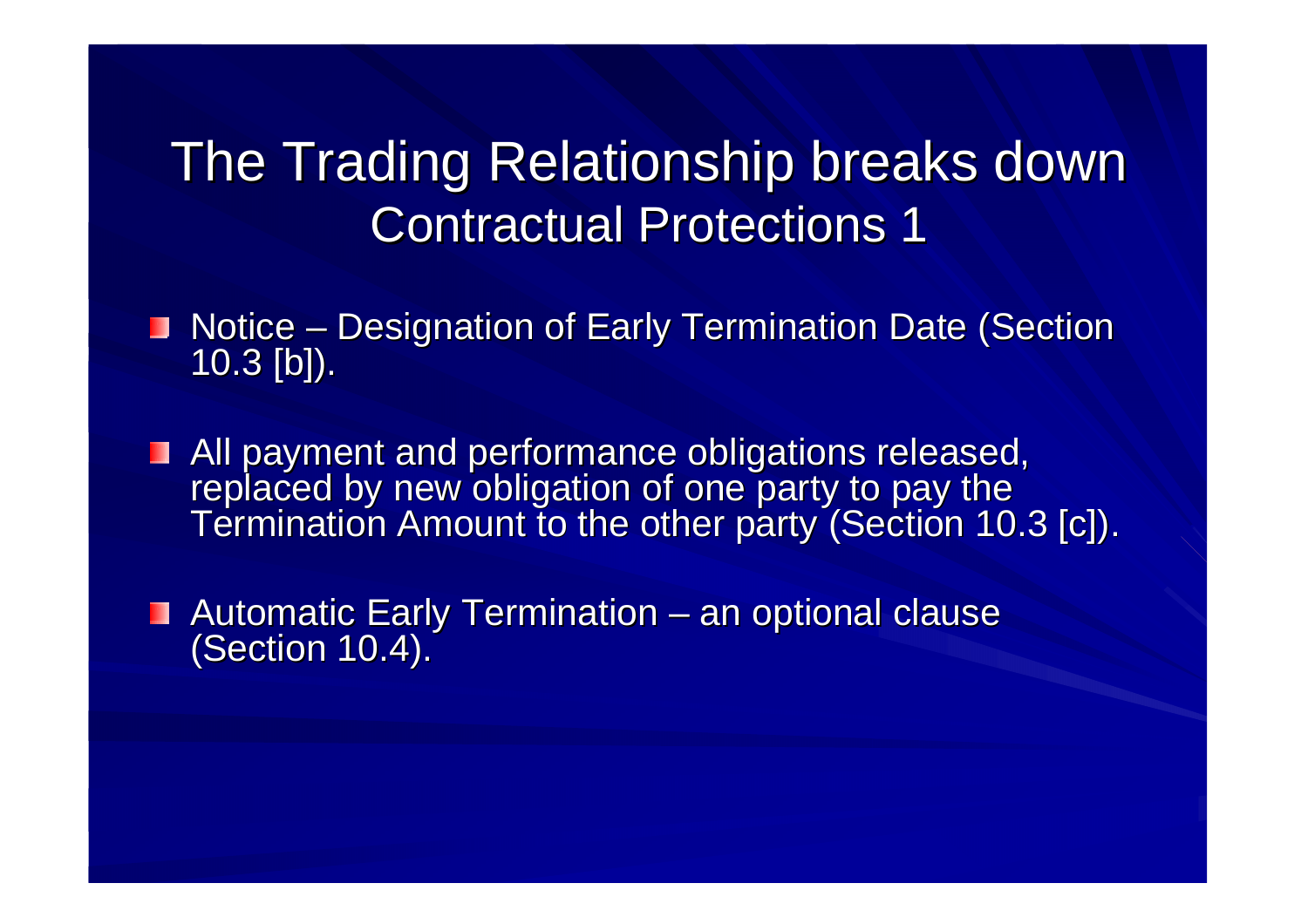The Trading Relationship breaks downContractual Protections 2

Section 11: Calculation of the Termination Amount

- Terminating Party calculates "the sum" (whether positive or negative) of all Settlement Amounts for all Individual Contracts.
- **Taking into account any other amount payable** between the parties in connection with the Agreement. ("Close-Out" Netting).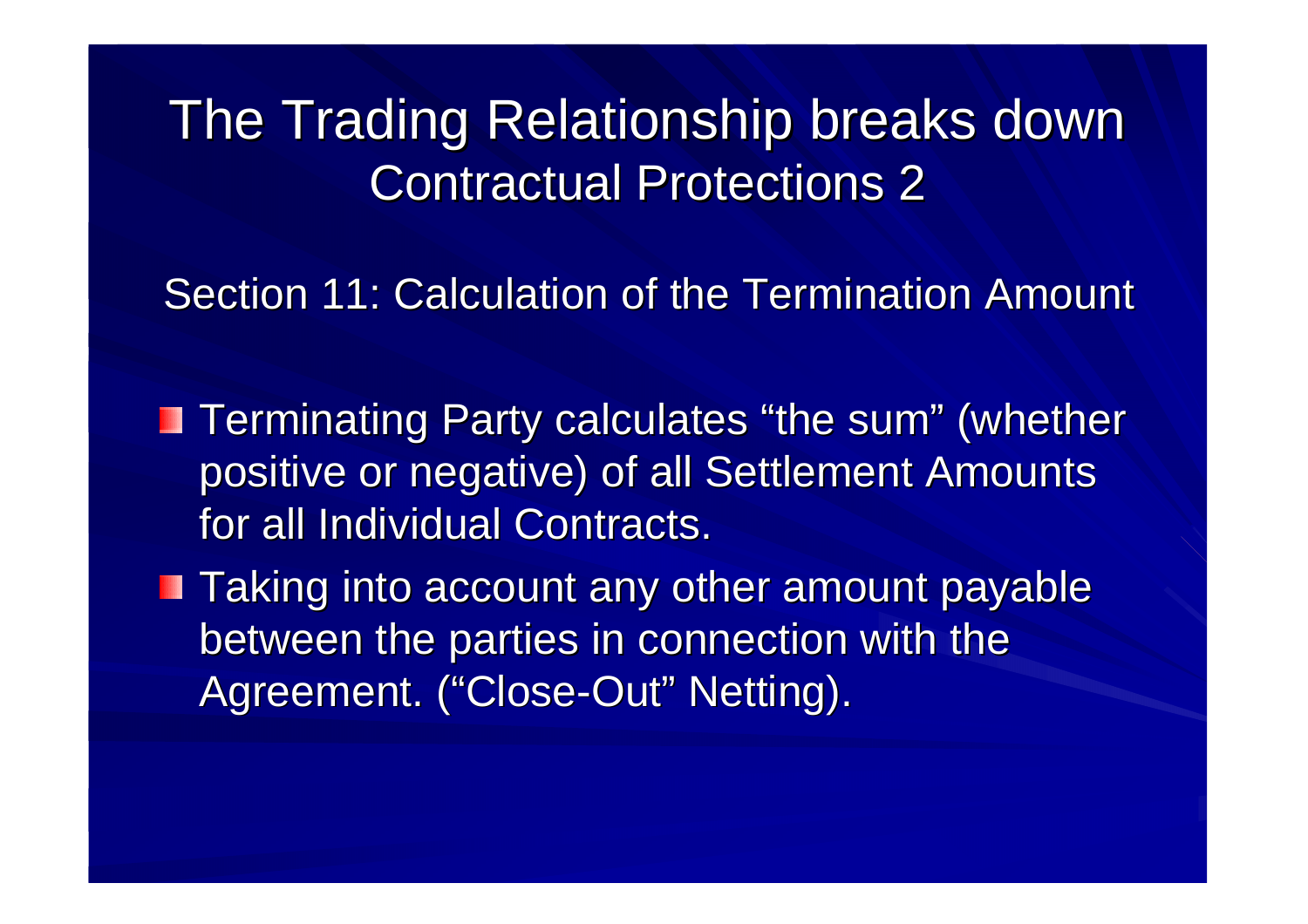The Trading Relationship breaks downContractual Protections 3

**Settlement Amount**

**=[(Losses + costs) – Gain]** for each individual contract

- –"Losses" = present value of economic benefit loss.
- –"Costs" = fees, commissions, legal costs, other third party expenses.
- "Gain" = present value of economic loss avoided.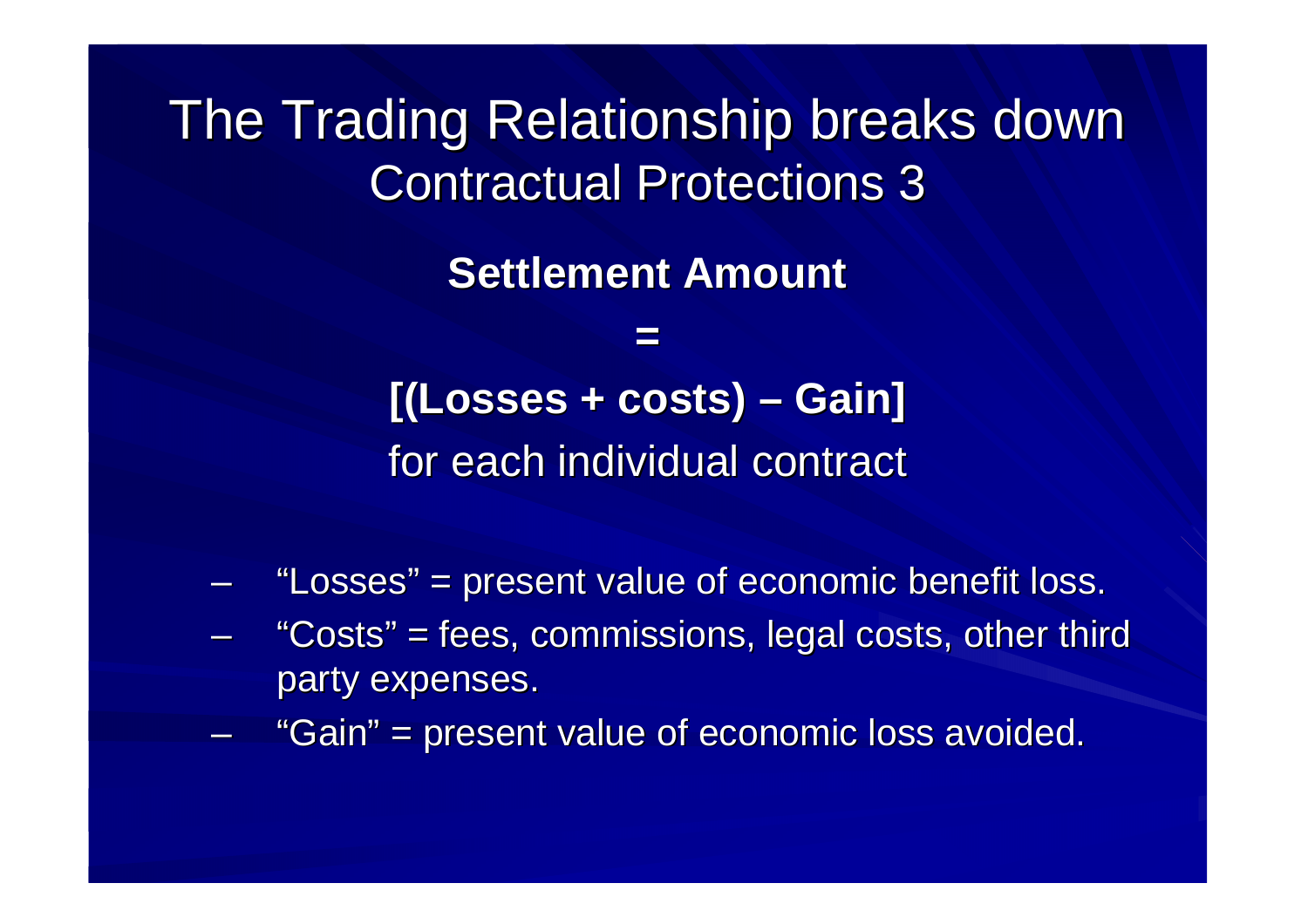# What are the choices for jurisdiction in Poland?

- **Regulated by the Polish Private International Law**
- **No. 2018** Will be replaced by the Rome Convention when it enters into force for Poland
- **Polish Private International Law:** 
	- The parties may choose a law to govern their contract provided that there is a connection between the contract and the law chosen
		- citizanshin / rasida  $-$  citizenship / residence / seat of one of the parties
	- $-$  place of execution or performance of the contract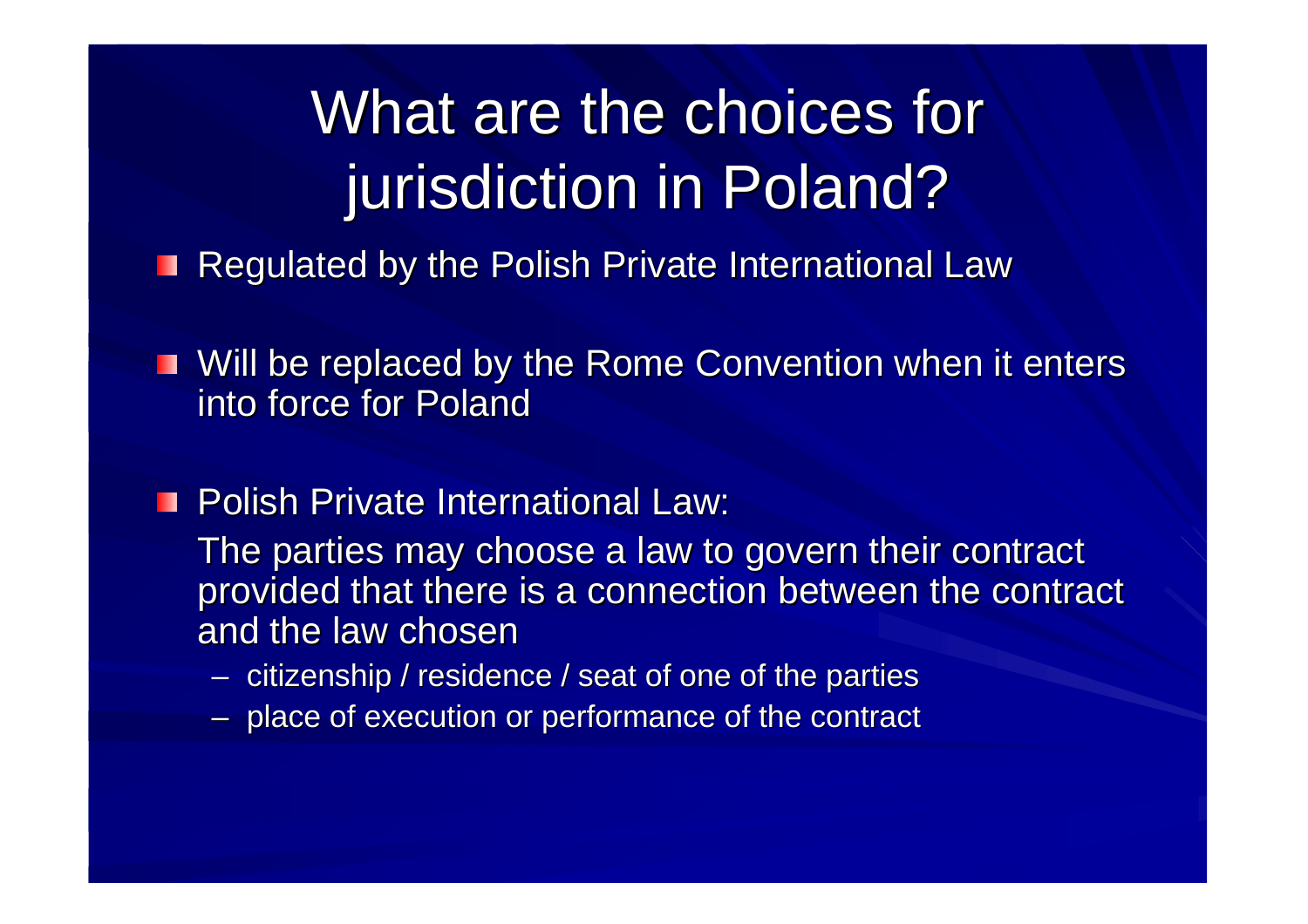### Polish Insolvency Situation

- **Parties may terminate the master agreement**  and settle the parties' individual transactions in accordance with the settlement mechanism provided in the master
- $\blacksquare$  If the master agreements stipulates that the individual transactions are terminated in case the master agreement is terminated the official receiver does <u>not </u>have "cherry-picking" rights.
- It is possible to set-off mutual debts resulting from the settlement.